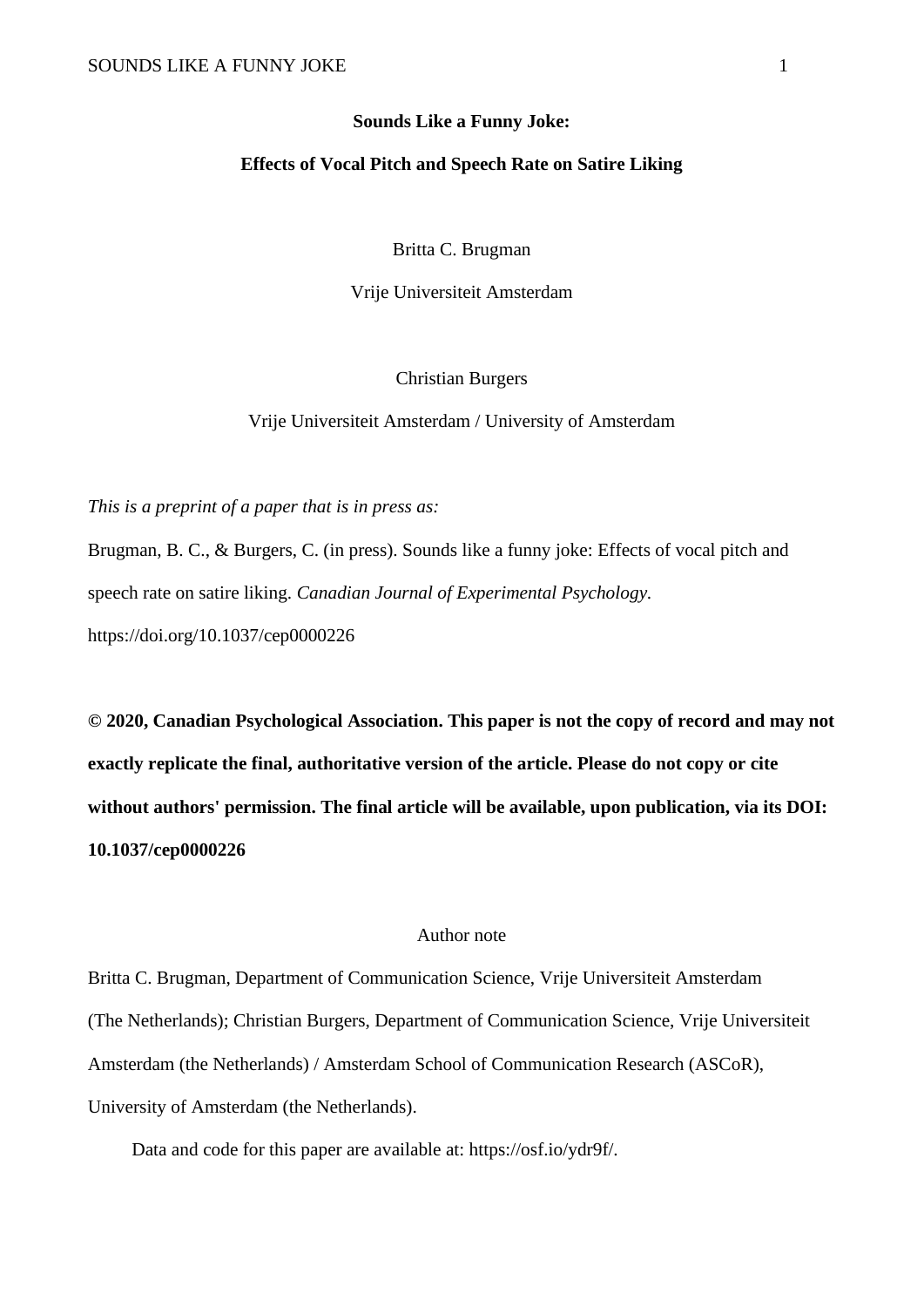This work is part of the research program *Contemporary Political Satire: Medium, Language, and Impact of Satiric News* with project number 276-45-005, which is financed by the Dutch Research Council (NWO).

Correspondence concerning this article should be addressed to Britta C. Brugman, Department of Communication Science, Vrije Universiteit Amsterdam, De Boelelaan 1081, 1081 HV Amsterdam, The Netherlands. E-mail: [b.c.brugman@vu.nl.](mailto:b.c.brugman@vu.nl)

# Acknowledgements

We would like to thank Tessa Borst, Daniël Huisman, Nigell de Jong, Hidde van Manen, Fleur de Nijs, David Schrijver, Jasmijn Wolffram, and David Zandbergen for their help with data collection.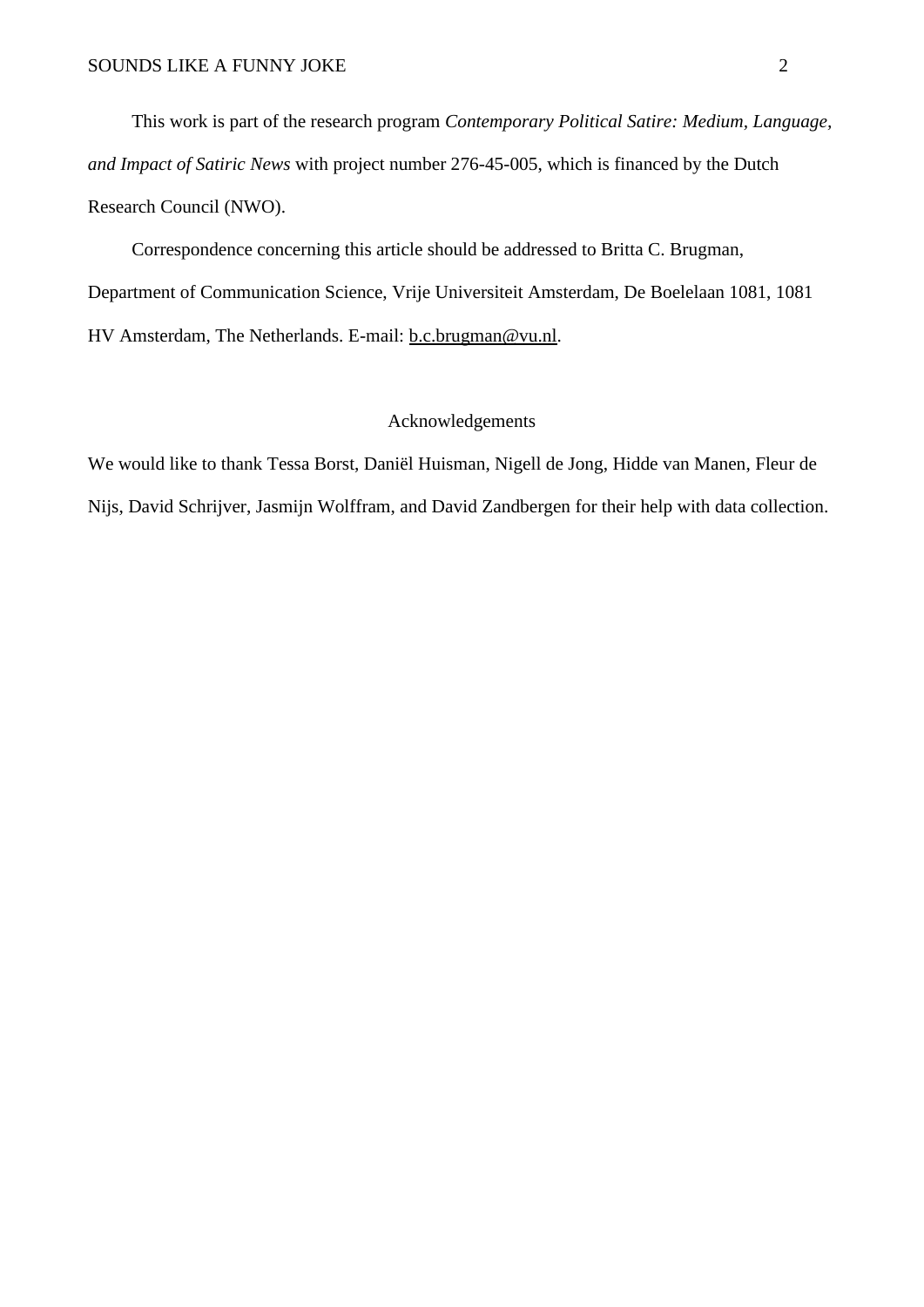#### **Sounds Like a Funny Joke:**

# **Effects of Vocal Pitch and Speech Rate on Satire Liking**

# Abstract

Katz (1996, 2005, 2009) has often emphasized the importance of testing effects of irony in its social context. One social context that has not yet received much attention in the literature is the inherently ironic genre of satirical news. To alert their audiences to irony, satirists can use markers, one of which being prosody. However, little is known about whether variations in prosodic features actually promote satire liking. This paper focused on two prosodic features that previous research associated with irony marking: (1) low vocal pitch, and (2) slow speech rate. We conducted two experiments to determine whether a low (vs. high) vocal pitch (Experiment 1;  $N = 244$ ) and a slow (vs. fast) speech rate (Experiment 2;  $N = 234$ ) moderated potential effects of satirical (vs. regular) news exposure on perceived humor, enjoyment and appreciation. Results showed that participants rated satirical news recordings as more humorous than regular news recordings. In both experiments, enjoyment and appreciation of satirical news were mediated by perceived humor, such that there was a suppression effect: while the indirect effect of satirical news exposure on enjoyment and appreciation was positive, the direct effect was negative. Vocal pitch and speech rate did not influence humor ratings. This finding suggests that contextual cues may already sufficiently be at play in signaling the irony in satirical news, therefore supporting Katz's claim (1996, 2005, 2009) that taking social context into account when conducting irony experiments is essential.

*Keywords*: satirical news; irony; humor; entertainment; prosody.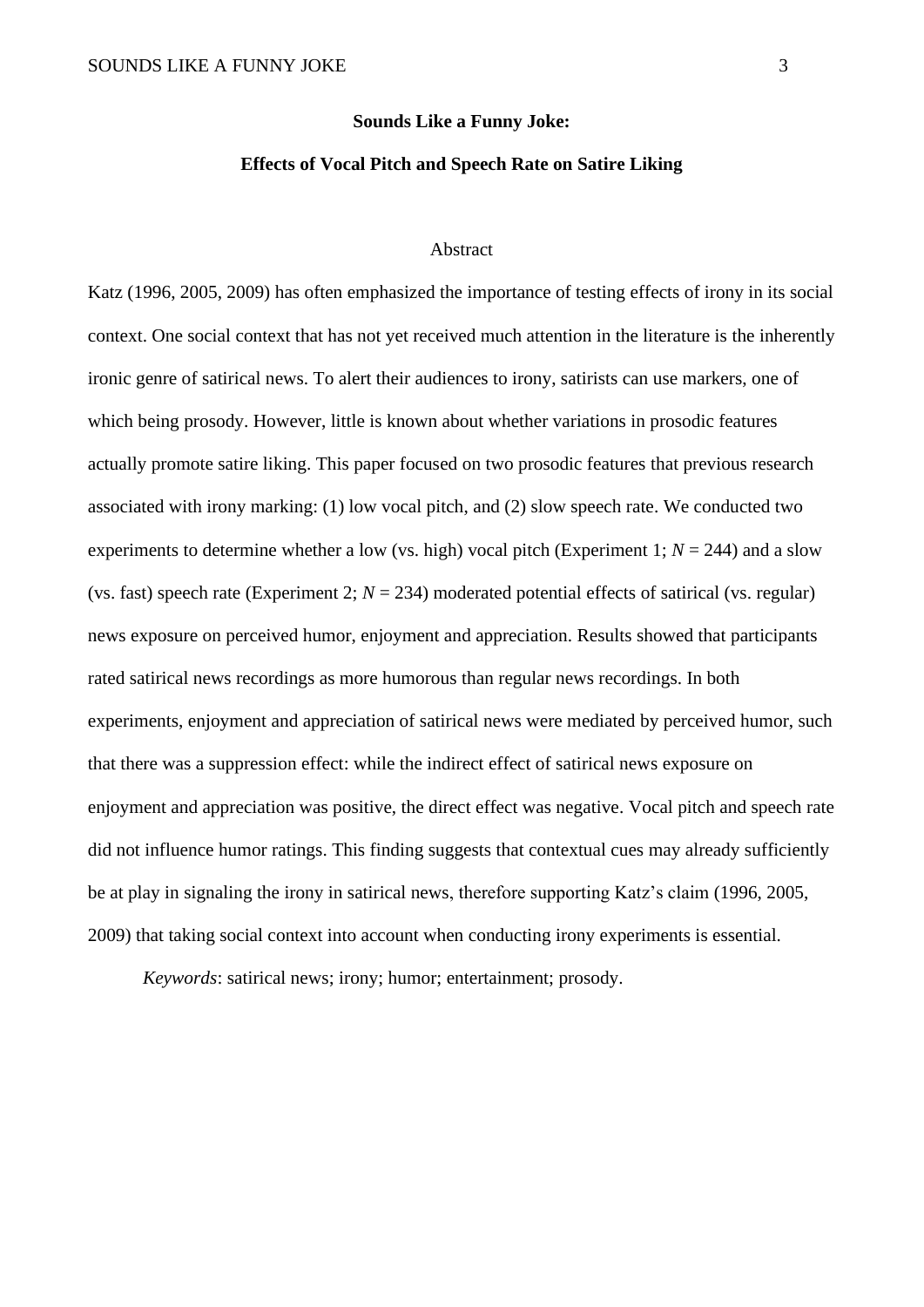*Public significance statement*: People only enjoy and appreciate the inherently ironic genre of satirical news more than regular news when they find the satire funny. Even though previous research suggested that a low vocal pitch and a slow speech rate could draw attention to ironic content, variations in these prosodic characteristics did not influence satire's humor ratings.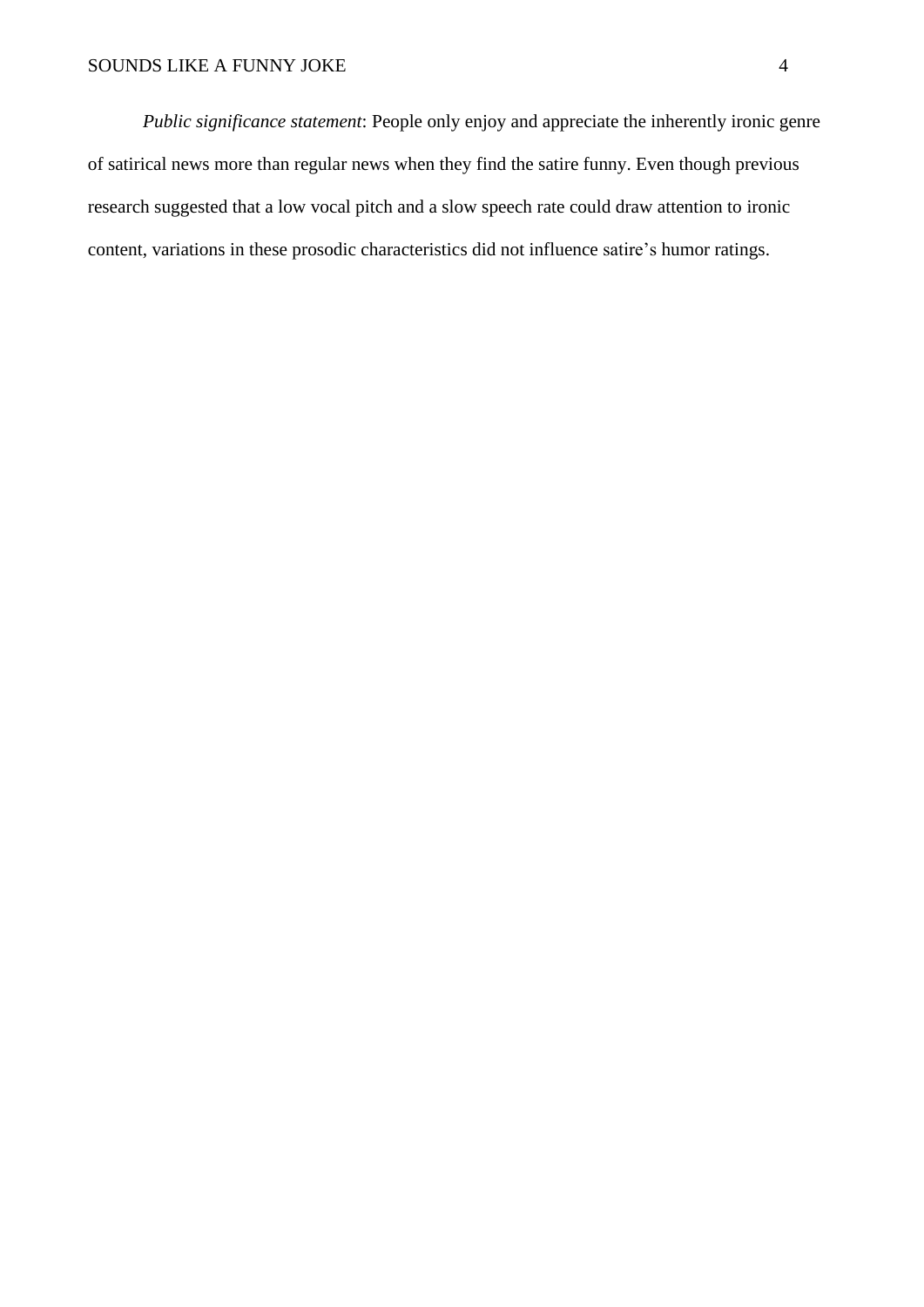#### **Sounds Like a Funny Joke:**

## **Effects of Vocal Pitch and Speech Rate on Satire Liking**

Albert Katz (1996, 2005, 2009) has often and consistently argued for the importance of testing effects of irony in its social context. Work by Katz and colleagues (e.g., Katz et al., 2004; Katz & Pexman, 1997; Pexman et al., 2000) has shown that irony is likelier to be understood as ironic in some social contexts than in others. For instance, whether comments are rated as ironic can depend on the speaker's occupation since some occupations are more associated with the use of irony (e.g., comedians, poets) than others (e.g., judges, doctors; Katz & Pexman, 1997; Pexman et al., 2000). A social context that has not yet received much attention in the irony literature is the genre of satirical news (Skalicky, 2019) – as exemplified by American websites such as *The Onion* [\(www.theonion.com\)](http://www.theonion.com/) and *The Babylon Bee* [\(www.babylonbee.com\)](http://www.babylonbee.com/).

Satirical news constitutes an inherently ironic genre because it imitates regular news reporting to criticize and make fun of this regular form of news as well as the issues and actors under discussion (e.g., LaMarre et al., 2009; Matthes & Rauchfleisch, 2013). By using genre conventions of regular news reporting (e.g., presentation style, ordering of information, use of interviews) to present humorously fabricated news scenarios, satirical news creates an ironic setting from the outset. For instance, following the start of the 2020 impeachment proceedings against American president Donald Trump, an article from satirical news website *The Onion* headlined "Republican Senators maintain they'll weigh all evidence before carrying Trump out on shoulders" (2020). While it is unlikely that any group of senators would literally carry a president out on their shoulders, the article moved on to describe what such a procession would look like. The entire article should thus be interpreted ironically, as a critique draped in ironic pretense (Clark & Gerrig, 1984) of Republican senators for not considering both sides in the debate.

In studies on satirical news, characteristics and effects of satirical news are typically compared to the genre of regular news (Becker & Waisanen, 2013). An important difference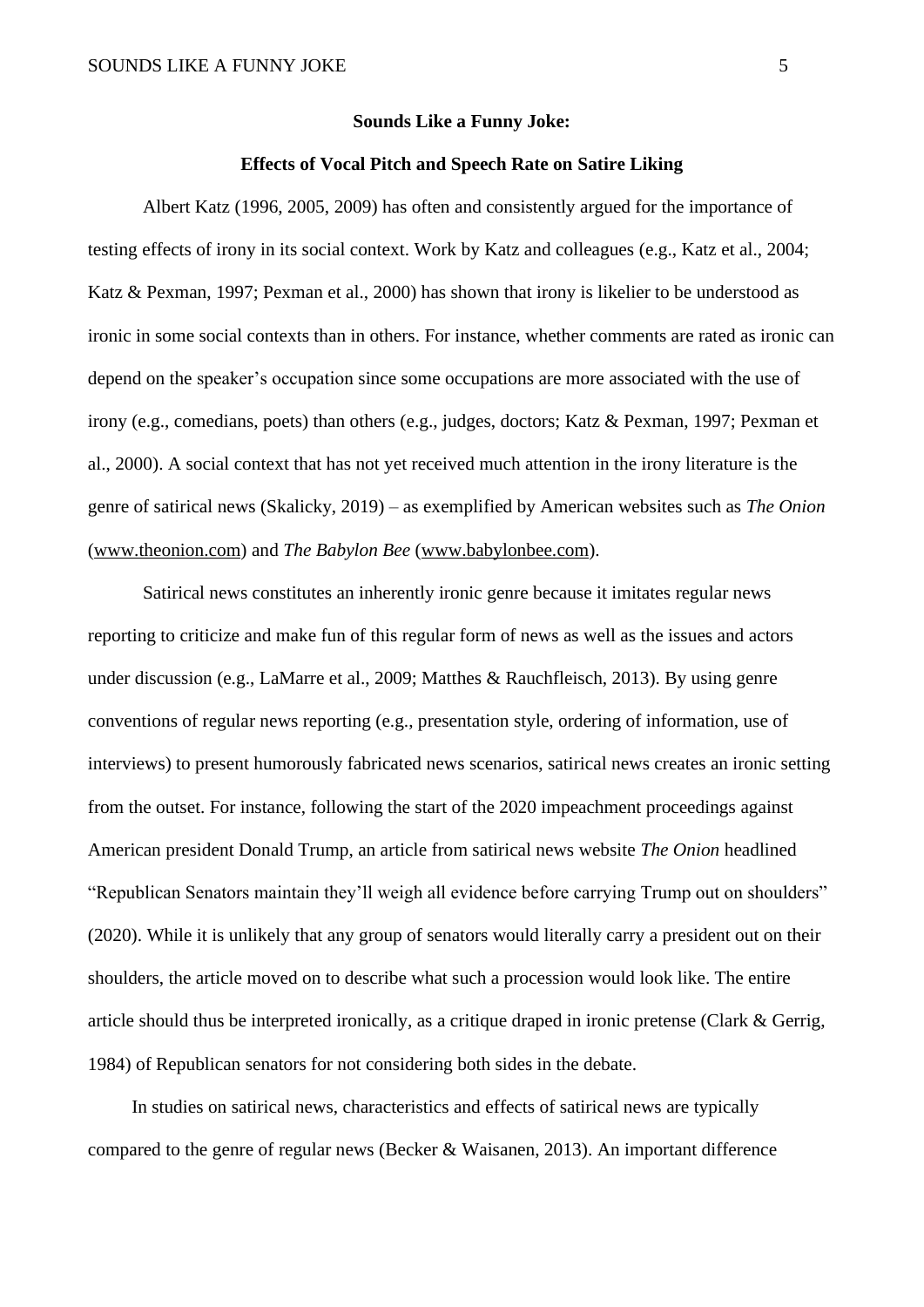between both genres is that, unlike regular news, satirical news is usually intended humorously (Nabi et al., 2007). As a result, satirical news is often found to entertain audiences (Becker & Waisanen, 2013). Media psychologists have argued that entertainment perceptions consist of two distinct but complementary dimensions: enjoyment and appreciation (Oliver & Bartsch, 2010). Whereas enjoyment refers to the pleasure derived from exposure to media content, appreciation refers to the perceived meaningfulness of media content, for instance in terms of cultural or artistic value (Oliver & Bartsch, 2010). Previous research has shown that satirical news tends to be enjoyed more than regular news (Becker & Waisanen, 2013), but effects of satirical news on the entertainment dimension of appreciation are still unclear.

This study adds to the satire literature by disentangling the effects of satirical (vs. regular) news on enjoyment and appreciation. Satirical news has been praised for its playful and creative nature (LaMarre et al., 2009) which could lead to enjoyment, as well as its ability to make the audience both think and think differently about news issues and production (Cao, 2008; LaMarre et al., 2009; Matthes & Rauchfleisch, 2013), which could lead to higher appreciation of the genre compared to regular news. Such entertainment effects, however, may depend on how funny the audience thinks the satire is (Nabi et al., 2007). For this reason, we hypothesized:

- *H1: Satirical news is (a) enjoyed more and (b) appreciated more than regular news.*
- *H2: Effects of satirical (vs. regular) news on (a) enjoyment and (b) appreciation are mediated by perceived humor.*

### **Prosodic Markers of Irony**

Satirists can enhance humor perceptions of satirical news by using markers to alert their audiences to the irony (Burgers & Van Mulken, 2017). In spoken language, common examples of such markers are tag questions (e.g., "This is very normal, *isn't it?*"), interjections (e.g., ugh, hmm, ahh), and the presence of tropes such as metaphor and hyperbole (Burgers & Van Mulken, 2017). Satirists may also more generally adjust their way of speaking to draw attention to the irony (e.g.,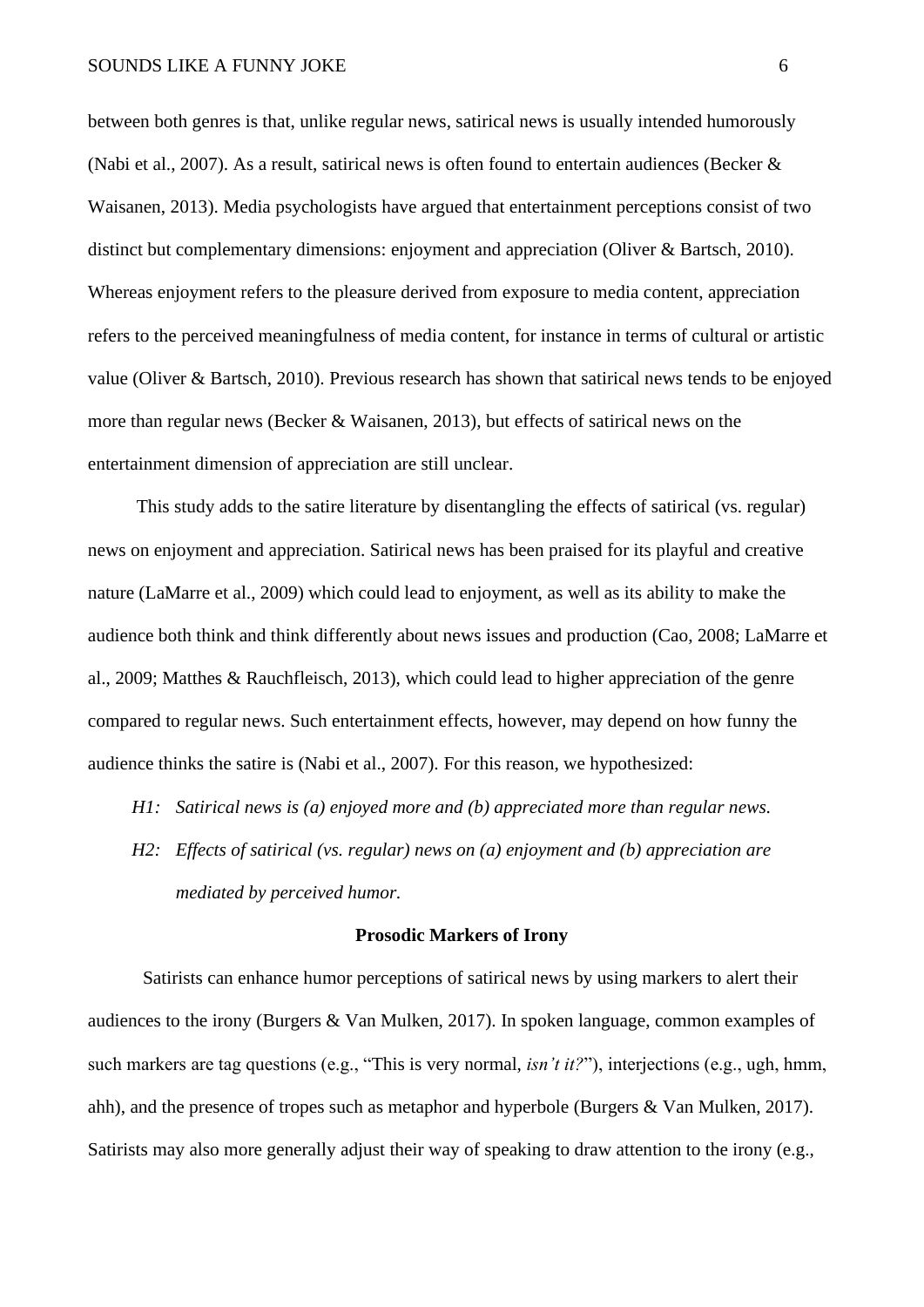Anolli et al., 2002; Bryant, 2010; Cheang & Pell, 2008; Rockwell, 2000). Valuable progress has been made identifying what such prosodic strategies for irony could be. Because most previous research has focused on other ironic contexts than satirical news such as conversations among friends or family (Rockwell, 2007), we know little about whether variations in prosodic features that signal irony may actually also promote satire liking.

Whereas some scholars propose that, when speakers are ironic, they change their way of speaking to emphasize their shift from non-ironic to ironic in ways that are not specific to irony (Attardo et al., 2003; Bryant & Fox Tree, 2005), other researchers have found specific prosodic patterns for irony use. These patterns are labelled prosodic irony markers. Previous research indicates that languages can be characterized by different prosodic irony markers (Anolli et al., 2002; Cheang & Pell, 2011). Most studies conducted on irony in Germanic languages such as English (Cheang & Pell, 2008; Rockwell, 2000, 2007) and German (Scharrer & Christmann, 2011), however, have linked ironic speech to similar prosodic irony markers: a lower (vs. higher) vocal pitch as well as a slower (vs. faster) speech rate of the particular speaker compared to literal speech (Cheang & Pell, 2008). For this reason, we tested whether vocal pitch (Experiment 1) and speech rate (Experiment 2) influenced audience liking of satirical (vs. regular) news.

Our two experiments were conducted in The Netherlands. Even though, to the best of knowledge, previous research has not yet tested the presence of prosodic markers for verbal irony in Dutch, the Dutch language is similar enough to German phonetically (Müller, 2005) to reasonably assume that irony in Dutch could also be characterized by a low vocal pitch and slow speech rate (see Scharrer & Christmann, 2011). These previously identified prosodic markers of irony may impact satire liking because they could influence perceptions of satirical news as being meant humorously. After all, when irony in satirical news is marked, audience members may be more likely to recognize a humorous incongruity between what satirists literally say and what they mean to say, even if these audience members do not resolve this incongruity completely (Johnson et al.,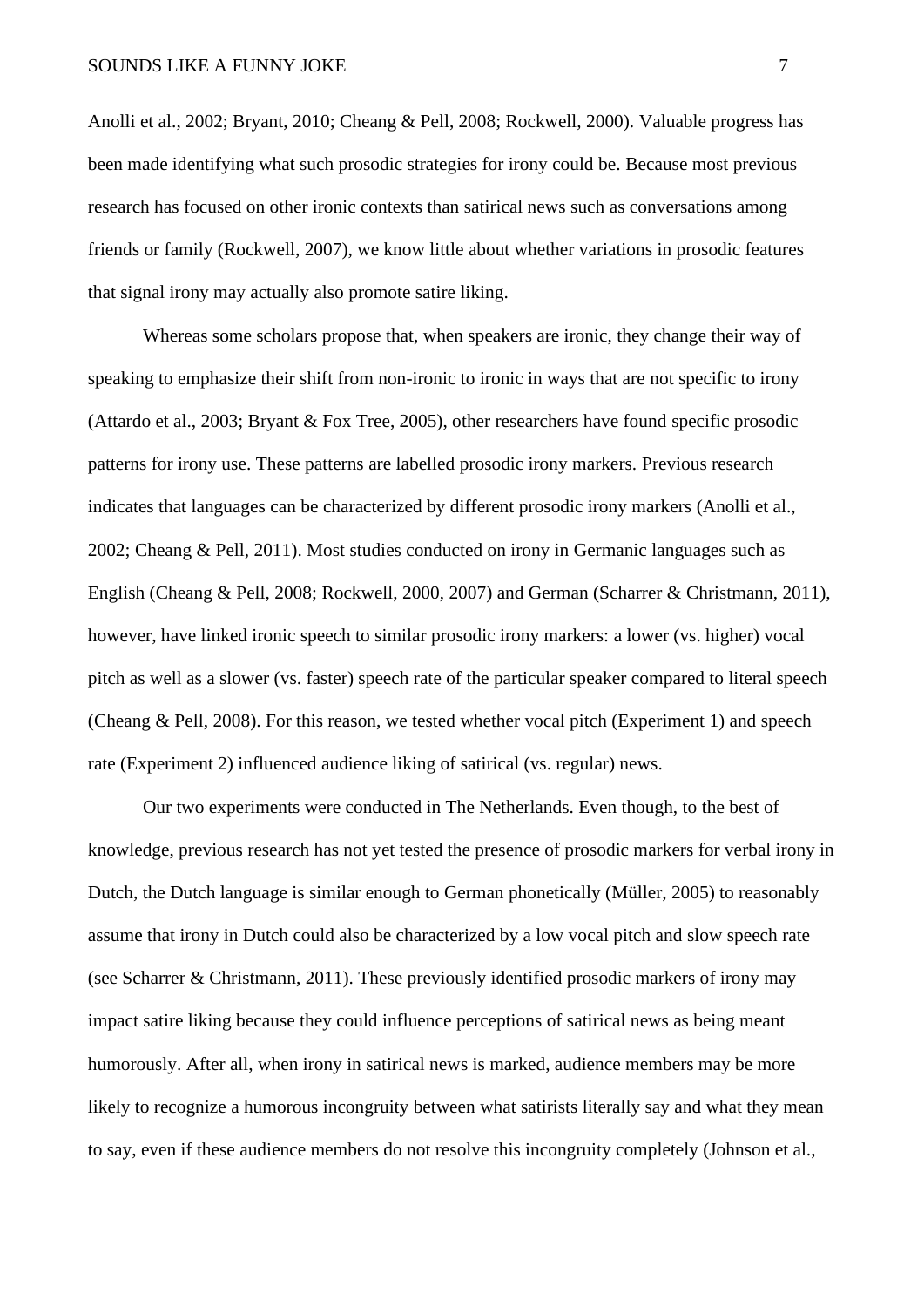2010). By drawing attention to this ironic nature of satirical news, both a low vocal pitch and slow speech rate may thus promote humor perceptions of satirical news compared to regular news. We therefore hypothesized:

*H3*: *Satirical news is perceived as more humorous when (a) vocal pitch is low instead of high, and (b) when speech rate is slow instead of fast.*

## **Method**

## **Design and Materials**

We conducted two experiments to examine whether potential effects of satirical (vs. regular) news exposure on enjoyment and appreciation depended on vocal pitch (Experiment 1) and speech rate (Experiment 2). Both experiments had a 2 (genre: satirical news vs. regular news) by 2 (Experiment 1: high vs. low vocal pitch; Experiment 2: fast vs. slow speech rate) between-subjects design. Participants for both experiments were recruited online in the Netherlands in May 2017 through the personal networks of several students, under supervision by the first author.

In the satirical news conditions, participants listened to an audio recording of an article from *De Speld*, a Dutch equivalent to *The Onion*. In Experiment 1, the article mocked a speech delivered by Dutch prime minister Mark Rutte at the United Nations' (UN) General Assembly. In Experiment 2, the article mocked a statement made by Rutte in a debate about dividend-tax reforms. Both articles were entirely ironic: while they mimicked regular news reporting, the news scenarios were purposely fake to convey an opinion on the topic. In the regular news conditions, participants listened to an audio recording of a factual report of these events, taken from *ANP*, the largest news agency in the Netherlands. In each experiment, both articles were recorded by the same young male speaker. Participants were kept unaware of the article source because source knowledge and liking can influence irony perceptions (Ellithorpe et al., 2014; Katz & Pexman, 1997).

In Experiment 1, vocal pitch was manipulated by adjusting the speaker's average pitch in Audacity (2018), an open-source audio-editing program. We followed the manipulation of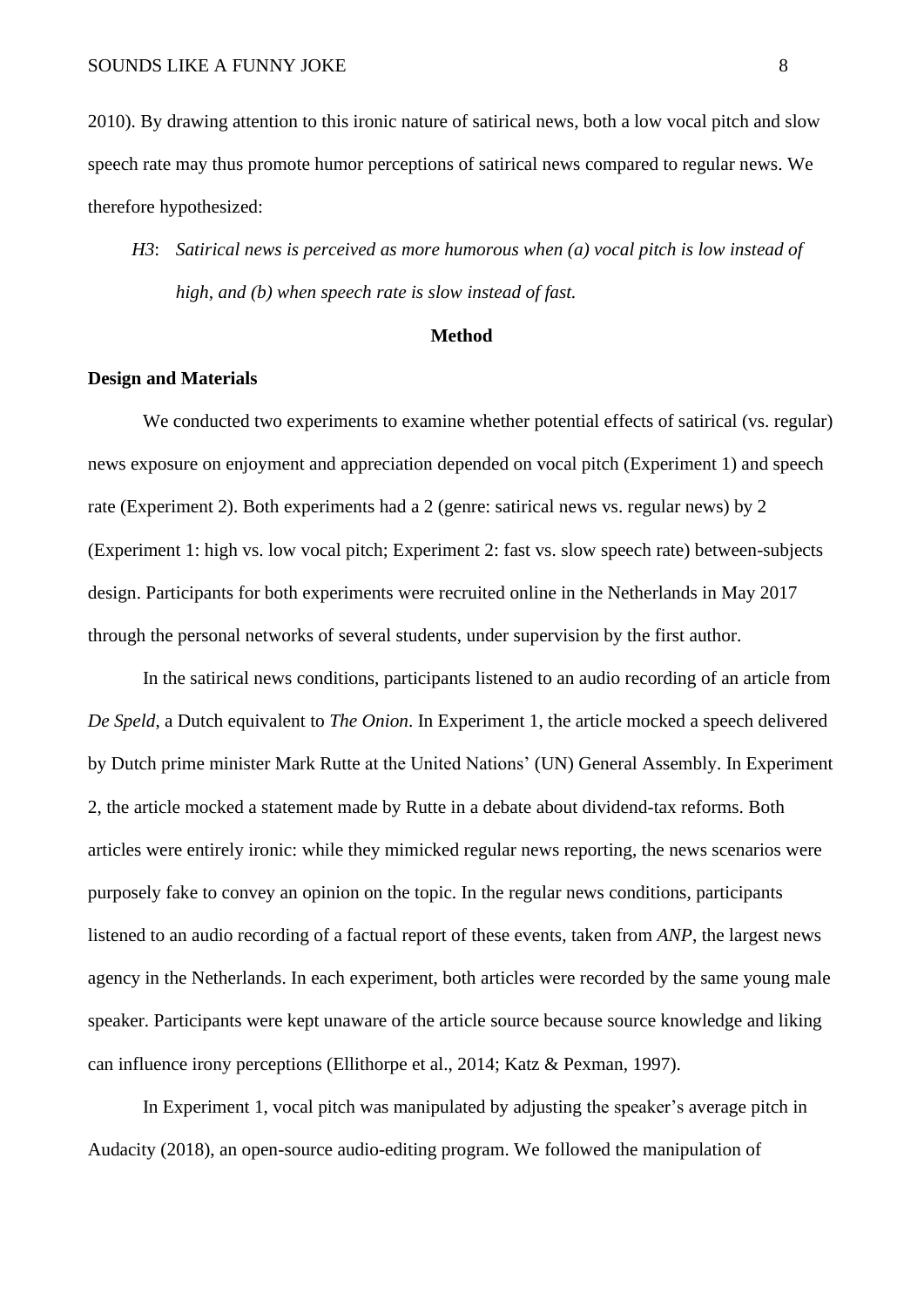Chattopadhyay et al. (2003) who found that 120 Hz (low pitch) and 140 Hz (high pitch) were within the lower and upper bounds of acceptable vocal pitch for adult male speakers.

In Experiment 2, speech rate was manipulated by modifying the articulation rates in Audacity (2018). Previous research suggested that the average articulation rate of Dutch speakers is five syllables per second (Verhoeven et al., 2004). Our manipulations deviated one standard deviation (i.e., 0.5) from this mean. The fast versions were characterized by an average articulation rate of 5.5 syllables per second, and the slow versions by 4.5 syllables per second.

## **Procedure**

Both experiments were approved by the ethical review board of the first author's institution. Before completing the survey, participants in each study were asked to provide informed consent to the collection and analysis of personal data for the purpose of the study. While participants next listened to one of the four recordings, a timer on the page recorded the number of seconds spent on the page as an indication of listening time. We measured attention by asking participants to list three keywords that summarized the content of the recording. Finally, dependent and demographic variables were measured, and participants were debriefed.

# **Participants**

In Experiment 1, a total of 258 participants completed the survey. Inspection of the data revealed that fourteen participants had not listened to the recording until the end and/or had filled out incorrect or nonsensical keywords. Of the remaining 244 participants, 148 were female (60.66%). Their average age was 31.59 years ( $SD = 14.66$ , range = 17-71 years). A majority of participants (65.98%) had a university background.

In Experiment 2, a total of 243 participants completed the survey. After checking for listening time and key words, nine participants were excluded from the dataset. Of the remaining 234 participants, 129 were female (55.13%). The average age was  $32.92$  years (*SD* = 15.73, range = 18-78 years). A large majority had a university background (83.76%).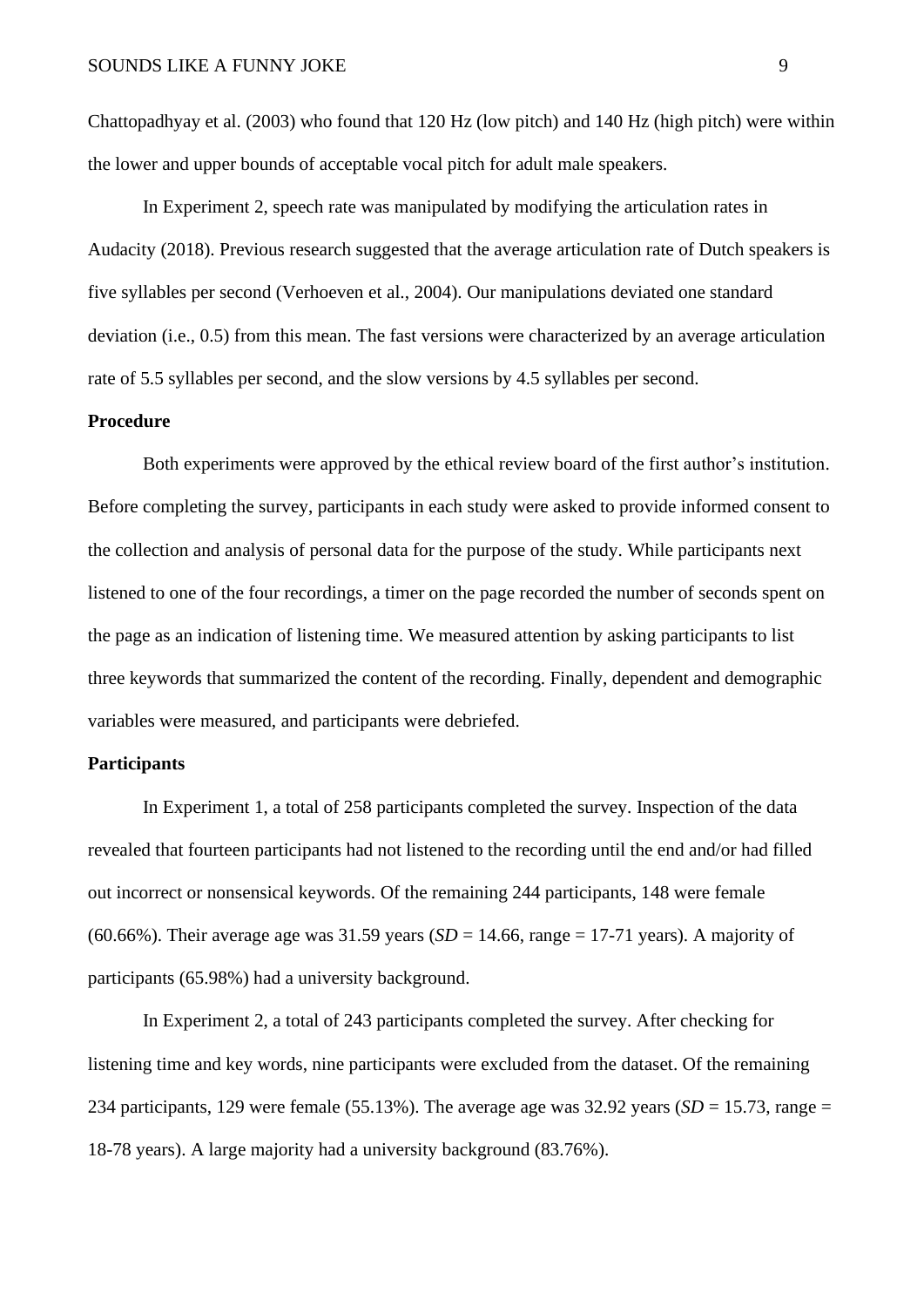#### **Measures**

## *Perceived humor*

Perceived humor was measured using the perceived-humor scale by Nabi et al. (2007). Participants indicated on a 7-point Likert scale (1 = *strongly disagree*, 7 = *strongly agree*) how (a) funny, (b) humorous, and (c) amusing they found the recording (Experiment 1: Cronbach's  $\alpha = .92$ ; *M* = 2.92, *SD* = 1.70; Experiment 2: Cronbach's  $\alpha$  = .89; *M* = 2.80, *SD* = 1.47).

### *Enjoyment*

Enjoyment was measured using Oliver and Bartsch's (2010) enjoyment scale. Participants indicated on a 7-point Likert scale (1 = *strongly disagree*, 7 = *strongly agree*) whether they considered the recording to be (a) fun, (b) entertaining, and (c) enjoyable (Experiment 1: Cronbach's α = .88; *M* = 3.36, *SD* = 1.46; Experiment 2: Cronbach's α = .86; *M* = 3.17, *SD* = 1.34). *Appreciation*

Appreciation was measured using Oliver and Bartsch's (2010) appreciation-meaningfulness scale. Participants indicated on a 7-point Likert scale (1 = *strongly disagree*, 7 = *strongly agree*) how much the recording was (a) thought-provoking, (b) meaningful, and (c) moving (Experiment 1: Cronbach's α = .79; *M* = 2.82, *SD* = 1.16; Experiment 2: Cronbach's α = .71; *M* = 2.91, *SD* = 1.04).

## **Results**

Because analyses with and without relevant covariates showed the same level of support for the hypotheses, we only report the analyses without covariates in this paper. Please find the covariate measures and results with them included (Online Appendix A) on our Open Science Framework (OSF) page: [https://osf.io/ydr9f/,](https://osf.io/ydr9f/) as well as a table with descriptive statistics (Online Appendix B), and the datasets, syntax files, outputs, and correlation matrices for both experiments. **Effects of Satirical vs. Regular News**

*H1* predicted that satirical news would score higher in terms of enjoyment and appreciation than regular news. To test *H1*, we conducted a MANOVA with perceived humor, enjoyment, and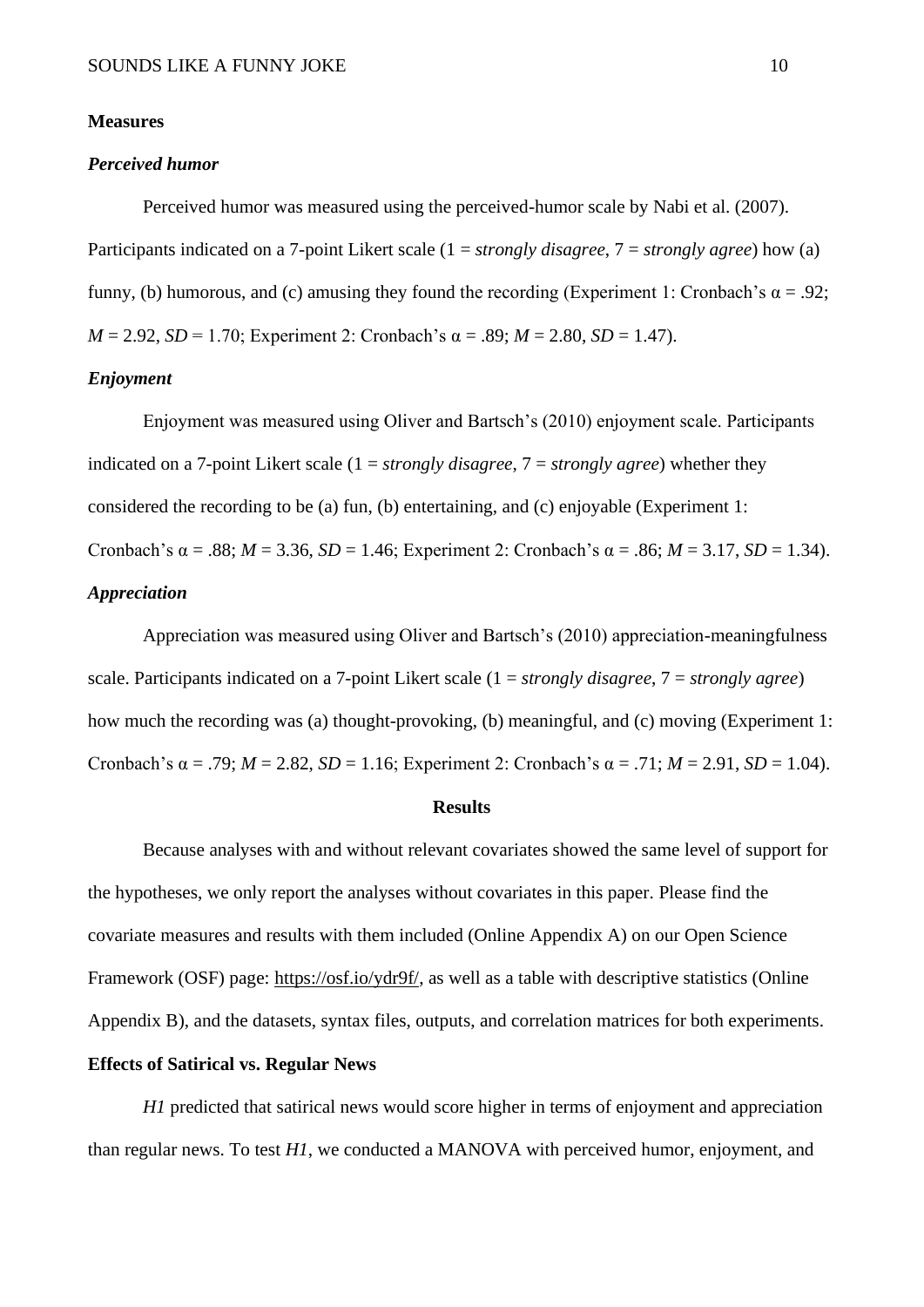appreciation as dependent variables, and genre and the speech manipulations as independent variables. In Experiment 1, we found a significant multivariate effect of satirical (vs. regular) news exposure on entertainment perceptions (Wilks'  $\lambda = 0.65$ ,  $F(3, 238) = 43.07$ ,  $p < 0.001$ ,  $\eta_p^2 = 0.35$ ). Results indicated that satirical news was perceived as more humorous than regular news (*F*(1, 240)  $= 108.50, p < .001, r = .56$ ) and that satirical news was enjoyed more  $(F(1, 240) = 38.44, p < .001, r$  $= .38$ ) but not appreciated more than regular news  $(F(1, 240) = 0.27, p = .60)$ . In Experiment 2, we also found a significant multivariate effect of satirical (vs. regular) news exposure on entertainment perceptions (Wilks' λ = 0.83, *F*(3, 228) = 15.33, *p* < 0.001,  $η<sub>p</sub><sup>2</sup> = 0.17$ ). Perceived humor was again higher for satirical news than regular news  $(F(1, 230) = 20.96, p < .001, r = .29)$ , but we found no significant effect on enjoyment  $(F(1, 230) = 2.41, p = .12)$ . Moreover, satirical news was, contrary to our predictions, appreciated *less* than regular news  $(F(1, 230) = 14.10, p < .001, r = -.49)$ . The results thus provided partial evidence in support of *H1a* but contradicting evidence for *H1b*.

*H2* predicted an indirect effect of perceived humor. In both experiments, we ran two PROCESS mediation models (model 4, with 10,000 bootstrap samples; Hayes, 2017), one with enjoyment as dependent variable and one with appreciation as the dependent variable. Results from both experiments indicated the presence of mediation effects. Satirical (vs. regular) news exposure had a significant positive effect on perceived humor (Experiment 1: 95% CI [1.53, 2.24]; Experiment 2: 95% CI [0.47, 1.20]), and perceived humor, in turn, had a significant positive effect on enjoyment (Experiment 1: 95% CI [0.71, 0.84]; Experiment 2: 95% CI [0.65, 0.81]) as well as on appreciation (Experiment 1: 95% CI [0.12, 0.32]; Experiment 2: 95% CI [0.06, 0.25]).

In fact, the PROCESS results showed a suppression effect: when perceived humor was included as a potential mediator, we found a *negative direct effect* of satirical news on enjoyment (Experiment 1: 95% CI [-0.64, -0.17]; Experiment 2: 95% CI [-0.57, -0.12]) and appreciation (Experiment 1: 95% CI [-0.84, -0.16]; Experiment 2: 95% CI [-0.90, -0.36]), but a *positive indirect effect* of satirical news on enjoyment (Experiment 1: 95% CI [1.17, 1.76]; Experiment 2: 95% CI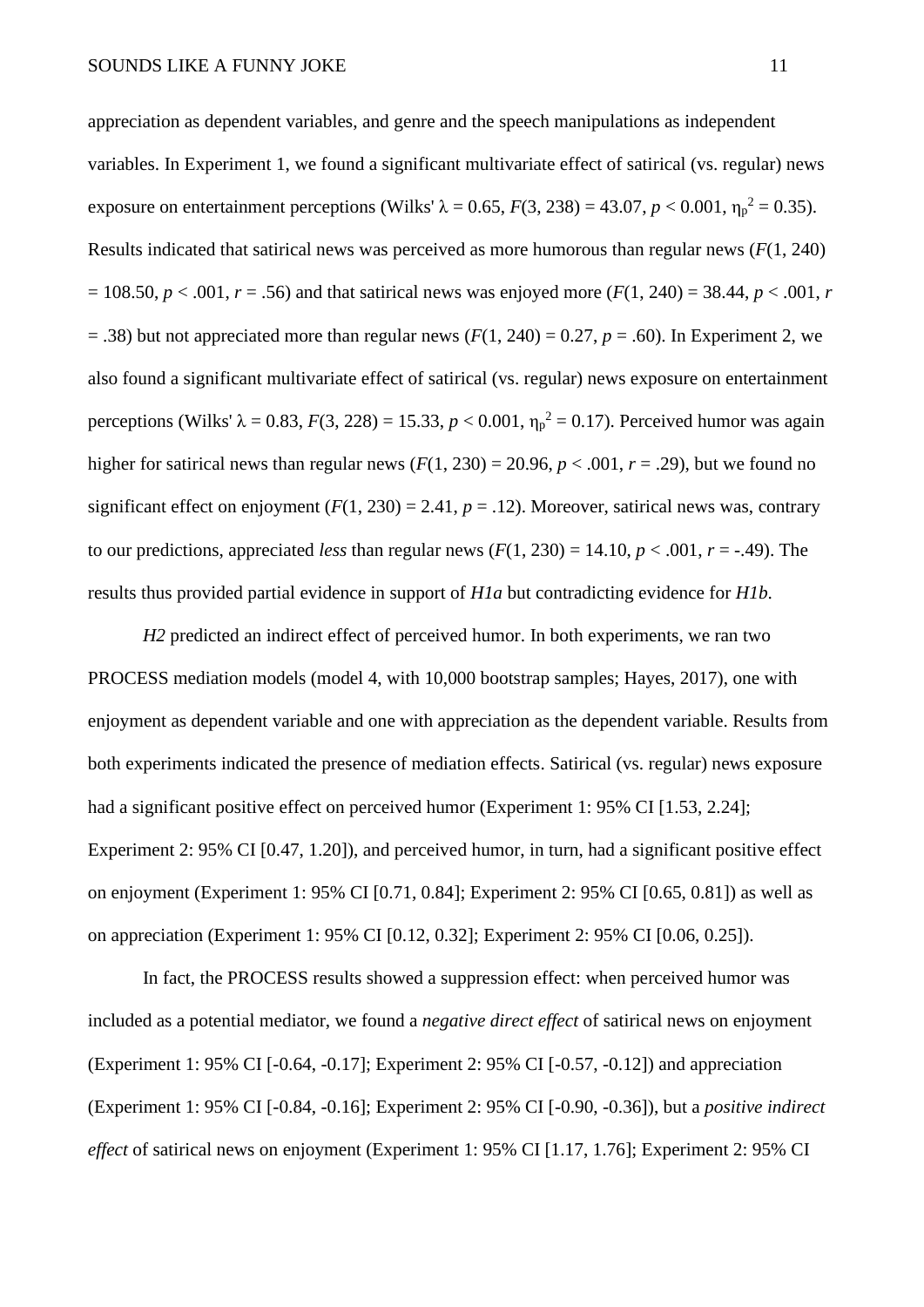[0.36, 0.91]) and appreciation (Experiment 1: 95% CI [0.20, 0.64]; Experiment 2: 95% CI [0.04, 0.24]) via perceived humor. *H2* was therefore supported by the data. Figure 1 provides a visual overview of the data. Figure 2 represents mediation diagrams that summarize these results.

## **Vocal Pitch as a Potential Irony Marker**

*H3a* predicted that vocal pitch would moderate the effect of satirical (vs. regular) news exposure on perceived humor. *H3a* was tested using the same MANOVA as the one we used to test *H1*. First, we found a significant multivariate main effect of vocal pitch on entertainment perceptions (Wilks' λ = 0.95, *F*(3, 238) = 4.02, *p* < 0.01,  $η<sub>p</sub><sup>2</sup> = 0.05$ ). Results revealed that a high (vs. low) vocal pitch had a marginally significant positive effect on perceived humor  $(F(1, 240) =$ 2.84,  $p = .09$ ,  $r = .13$ ), a significant positive direct effect on enjoyment  $(F(1, 240) = 9.66, p < .01, r$  $=$  .21) and a marginally significant positive direct effect on appreciation ( $F(1, 240) = 3.32$ ,  $p = .07$ , *r* = .23). However, we did not find a significant multivariate effect of the interaction between satirical (vs. regular) news exposure and vocal pitch (Wilks'  $\lambda = 1.00$ ,  $F(3, 238) = 0.20$ ,  $p = .90$ ). For this reason, our data did not support *H3a*.

## **Speech Rate as a Potential Irony Marker**

*H3b* predicted that speech rate would moderate the effect of satirical (vs. regular) news exposure on perceived humor. *H3b* was also tested using the same MANOVA as used for *H1*. This time, no significant multivariate effects were found of both speech rate (Wilks'  $\lambda = 0.98$ ,  $F(3, 228) =$ 1.26,  $p = .29$ ) and the interaction with satirical (vs. regular) news exposure on entertainment perceptions (Wilks'  $\lambda = 0.98$ ,  $F(3, 228) = 1.20$ ,  $p = .31$ ). *H3b* was thus not supported by our data.

## **General Discussion**

The purpose of this research was to examine whether previously identified phonological markers of irony could influence satire liking. A first objective was to examine whether satirical news has a positive effect on different dimensions of entertainment perceptions. Based on research indicating that entertainment perceptions are a multilayered concept (Oliver & Bartsch, 2010), we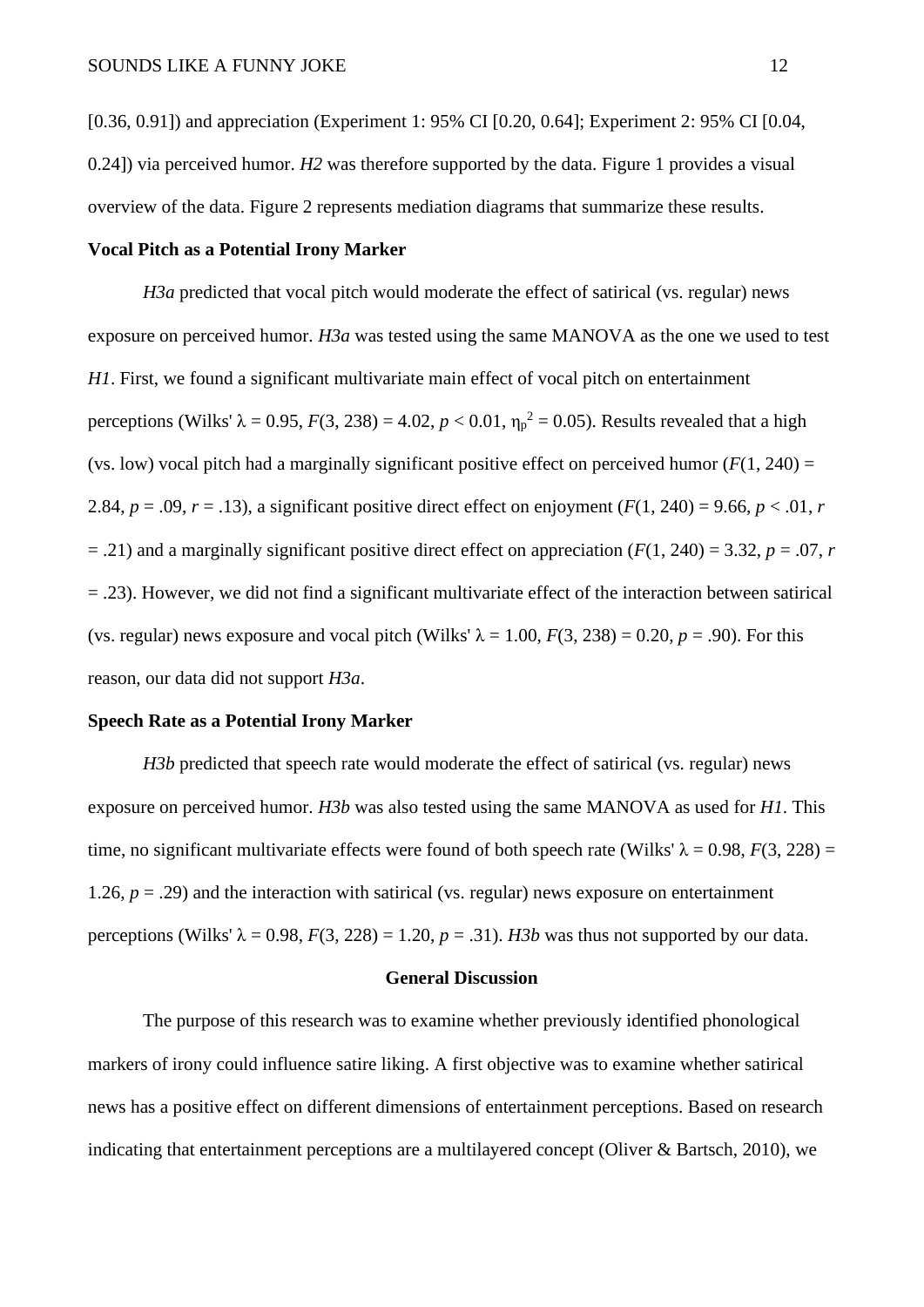predicted that satirical news would be enjoyed more (*H1a)* and appreciated more (*H1b)* than regular news, and that perceived humor would mediate this effect (*H2*). Results showed that, while in both experiments the satirical news recordings were perceived as funnier than the regular news recordings, findings with regard to enjoyment and appreciation differed across experiments. Satirical news was only enjoyed more than regular news in Experiment 1. By contrast, satirical news was appreciated less than regular news, but only in Experiment 2. Furthermore, perceived humor mediated these effects (both Experiments).

The inconsistency in findings with regard to the direct effects on enjoyment and appreciation could be explained by differences in content between our experiments (Oliver & Bartsch, 2010). One important way in which the stimulus materials differed was topical focus. We know from previous research that the enjoyment of potentially "threatening" humor such as satire can increase with more psychological distance for instance as the result of events happening further away (McGraw et al., 2014). Enjoyment scores of satirical news may have been higher in the first experiment because the first experiment focused on international politics which is more distant than domestic politics, which was the focus of the second experiment. By contrast, given that appreciation refers to the meaningfulness of entertainment experiences (Oliver & Bartsch, 2010), a reason why participants appreciated regular news more than satirical news in the second experiment could be that they simply have appreciated having learned new information about a topic in the more personally-relevant context of domestic politics. Future research could therefore study the interaction between topical focus and type of entertainment response.

The second objective of our two experiments was to examine whether two phonological features that have been previously identified as irony markers – a low vocal pitch (H3a) and a slow speech rate (H3b; Anolli et al., 2002; Cheang & Pell, 2008; Rockwell, 2000) – could promote humorous responses to the inherently ironic genre of satirical news. Our results did not support this hypothesis. One factor that may explain the absence of the predicted interaction effects is the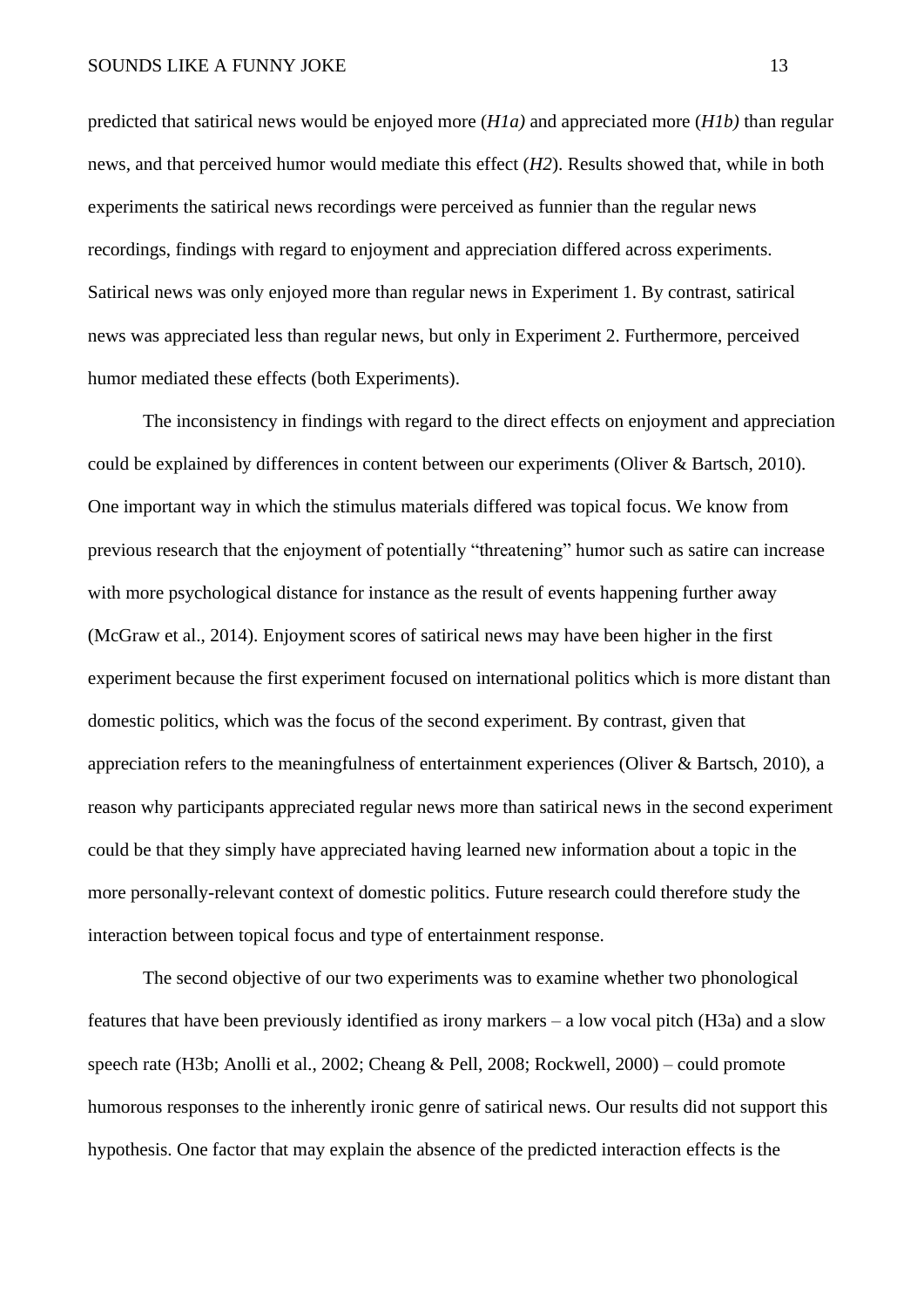#### SOUNDS LIKE A FUNNY JOKE 14

influence that a combination of prosodic irony markers could have together. While we only studied the effects of two prosodic features in isolation, previous research has mostly looked at the combined presence of different phonological features (e.g., Anolli et al., 2002; Cheang & Pell, 2008; Rockwell, 2000). We recommend that future studies focus on such combinations.

Another reason why no effects of potential prosodic markers of irony were found on perceived humor of satirical news may be that irony can be indicated by a multitude of prosodic cues rather than one specific pattern. A promising avenue for future research on this topic could be the construct of prosodic contrast (Attardo et al., 2003; Bryant, 2010; Bryant & Fox Tree, 2005), which refers to the phenomenon in which speakers adjust their way of speaking to more generally draw attention to what they are saying. It is important to note that this type of communicative behavior not unique to irony (Bryant & Fox Tree, 2005). Future research on ironic prosody could therefore also focus on testing effects of prosodic contrast on satire perceptions.

Our findings demonstrated that participants in both experiments rated satirical news as more humorous than regular news despite having had no access to source information and regardless of whether the irony was phonologically marked. This suggests that participants already sufficiently relied on contextual cues to recognize that the news reporting they were exposed to was meant humorously rather than seriously. Based on work by Katz and colleagues (Katz et al., 2004; Katz & Pexman, 1997; Pexman et al., 2000), we hypothesize that most instances of satirical news are, at least, characterized by one contextual cue that has also been shown to signal ironic interpretations: an unlikely context (Kreuz & Roberts, 1995). This means that the unlikelihood of the satire's literal meaning may signal ironic content, especially since this literal meaning is often pushed to the edge of absurdity. Future research could test this unlikely-context hypothesis.

Finally, a limitation of the experiments reported in this paper is that, on average, participants in both experiments were highly educated. Because previous research has shown that effects of satirical news can differ between higher and lower educated participants (e.g., Cao, 2008), it would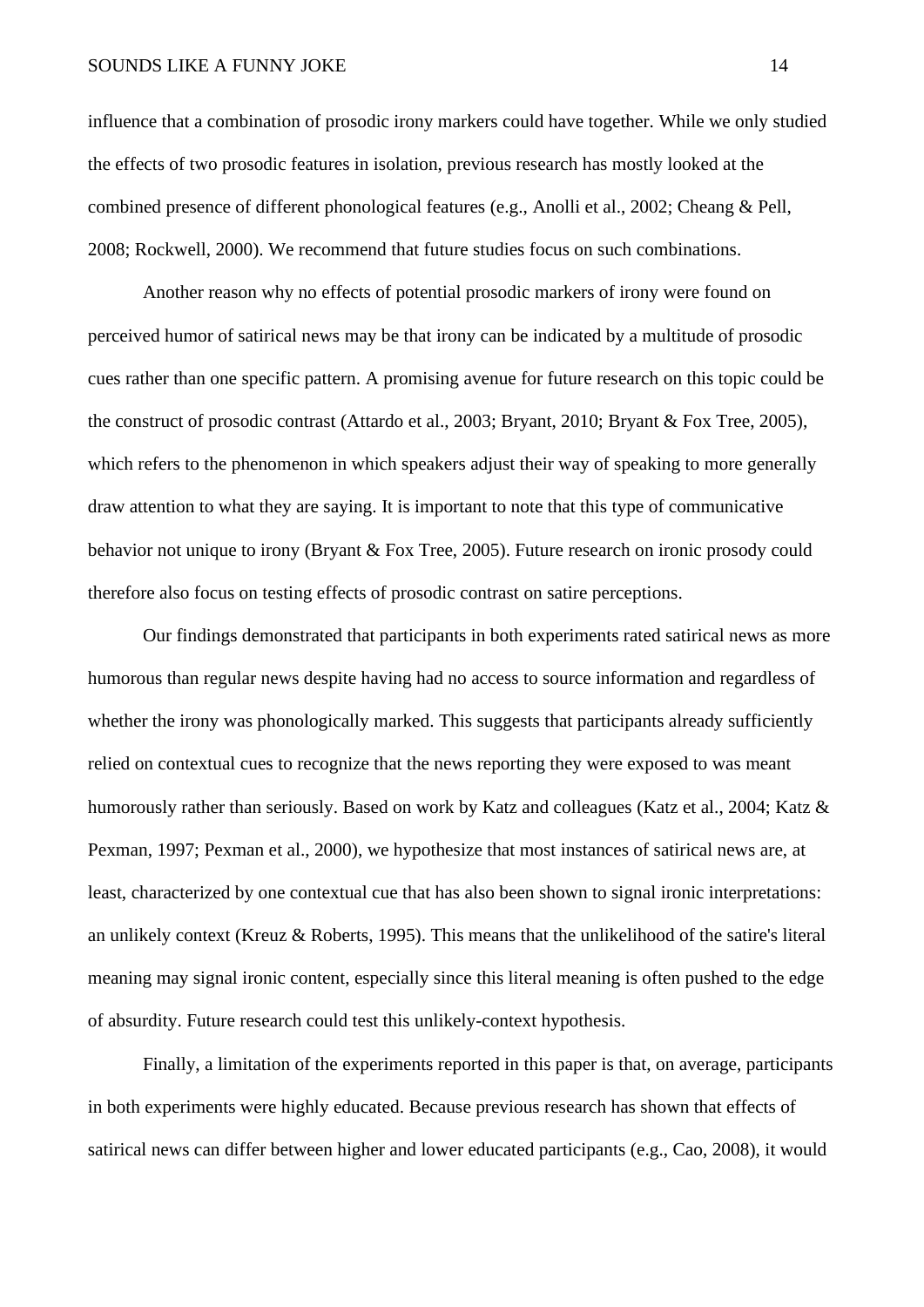#### SOUNDS LIKE A FUNNY JOKE 15

be worthwhile to conduct a conceptual replication of these experiments in a broader sample. Moreover, since the current paper focused on affective outcome variables (perceived humor, enjoyment and appreciation), future research could also include cognitive dependent variables, such as comprehension and perceived complexity (e.g., LaMarre et al., 2009; Skalicky, 2019).

In conclusion, we have shown that, while satirical news was not appreciated more than regular news, perceived humor was a necessary condition for the inherently ironic genre of satirical news to be enjoyed more. Moreover, a low vocal pitch and a slow speech rate did not seem to influence humor ratings, even though these phonological features have been associated with irony marking in previous research (Cheang & Pell, 2008; Rockwell, 2000). By showing that participants were able to recognize whether an article was serious or satirical regardless of prosodic cues, this paper highlights the importance of examining the role of social context in irony research in general (Katz, 1996, 2005, 2009) and in satirical news research in particular.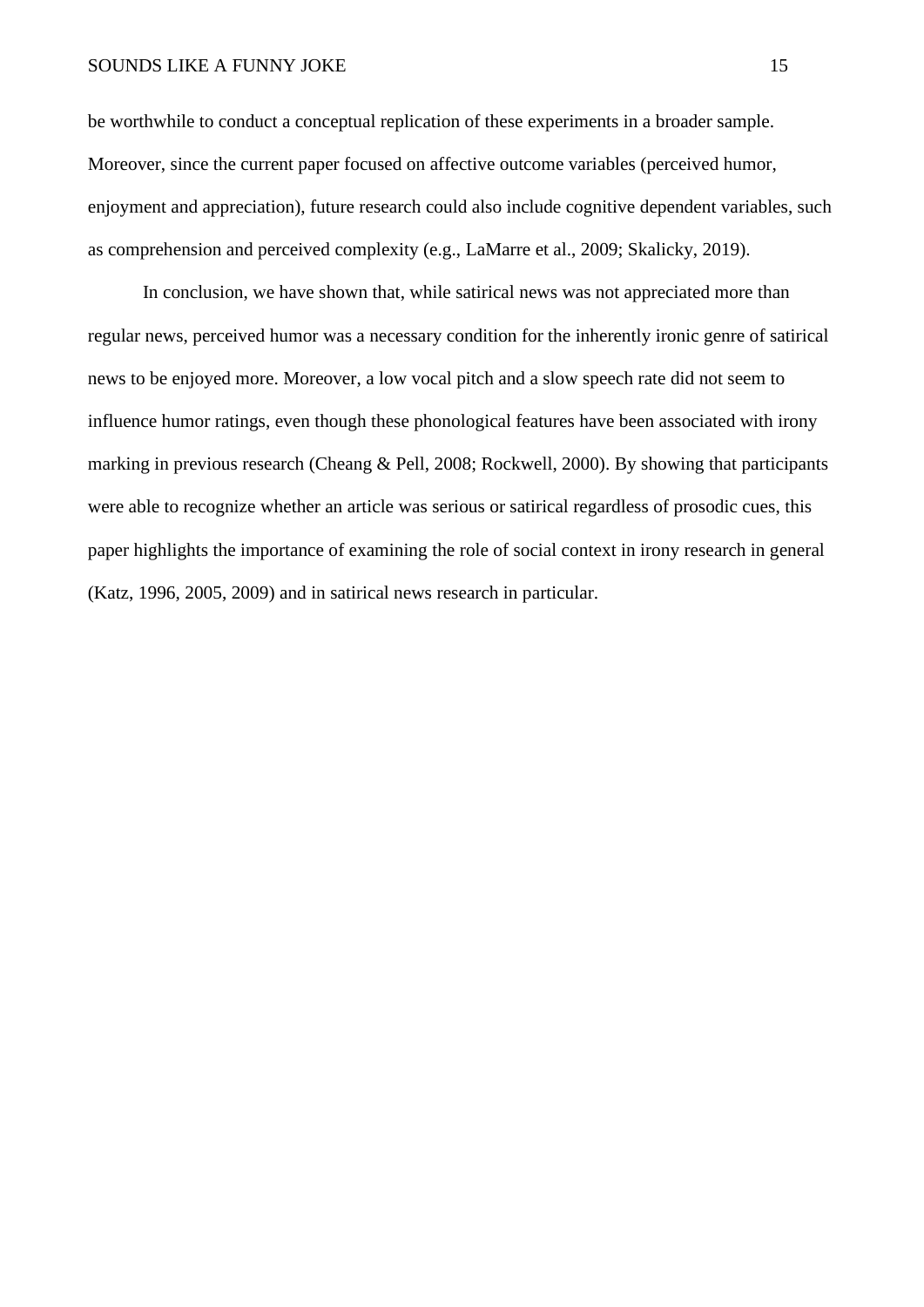#### **References**

- Anolli, L., Ciceri, R., & Infantino, M. G. (2002). From "blame by praise" to "praise by blame": Analysis of vocal patterns in ironic communication. *International Journal of Psychology*, *37*, 266-276.<https://doi.org/10.1080/00207590244000106>
- Attardo, S., Eisterhold, J., Hay, J., & Poggi, I. (2003). Multimodal markers of irony and sarcasm. *Humor, 16,* 243-260.<https://doi.org/10.1515/humr.2003.012>

Audacity [Computer software]. (2018). [https://www.audacityteam.org](https://www.audacityteam.org/)

- Becker, A. B., & Waisanen, D. J. (2013). From funny features to entertaining effects: Connecting approaches to communication research on political comedy. *Review of Communication, 13*, 161-183.<https://doi.org/10.1080/15358593.2013.826816>
- Bryant, G. A. (2010). Prosodic contrasts in ironic speech. *Discourse Processes*, *47*, 545-566. <https://doi.org/10.1080/01638530903531972>
- Bryant, G. A., & Fox Tree, J. E. (2005). Is there an ironic tone of voice? *Language and Speech, 48*, 257-277.<https://doi.org/10.1177/00238309050480030101>
- Burgers, C., & Van Mulken, M. (2017). Humor markers. In S. Attardo (Ed.), *The Routledge handbook of language and humor* (pp. 385-399). Routledge.
- Cao, X. (2008). Political comedy shows and knowledge about primary campaigns: The moderating effects of age and education. *Mass Communication and Society, 11*, 43–61. <https://doi.org/10.1080/15205430701585028>
- Chattopadhyay, A., Dahl, D. W., Ritchie, R. J., & Shahin, K. N. (2003). Hearing voices: The impact of announcer spoken-language characteristics on consumer response to broadcast advertising. *Journal of Consumer Psychology*, *13*, 198-204. [https://doi.org/10.1207/S15327663JCP1303\\_02](https://doi.org/10.1207/S15327663JCP1303_02)
- Cheang, H. S., & Pell, M. D. (2008). The sound of sarcasm. *Speech Communication*, *50*, 366-381. <https://doi.org/10.1016/j.specom.2007.11.003>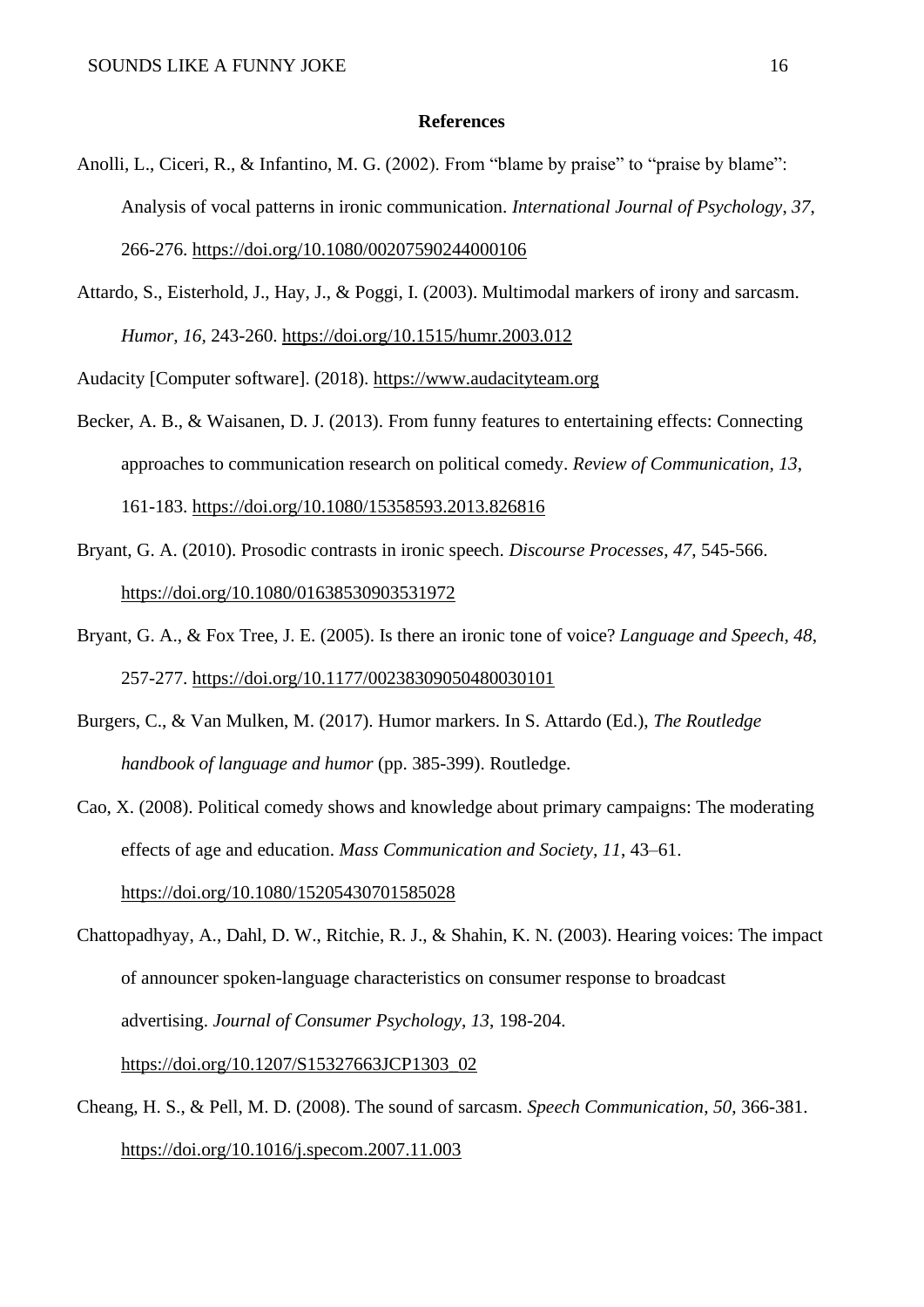- Cheang, H. S., & Pell, M. D. (2011). Recognizing sarcasm without language: A cross-linguistic study of English and Cantonese. *Pragmatics & Cognition, 19,* 203-223. <https://doi.org/10.1075/pc.19.2.02che>
- Clark, H., & Gerrig, R. (1984). On the pretense theory of irony. *Journal of Experimental Psychology: General*, *113*, 121-126.<https://doi.org/10.1037/0096-3445.113.1.121>
- Ellithorpe, M., Esralew, S., & Holbert, L. (2014). Putting the "self" in self-deprecation: When deprecating humor about minorities is acceptable. *Humor*, *27*, 401-422. <https://doi.org/10.1515/humor-2014-0070>
- Hayes, A. F. (2017). *Introduction to mediation, moderation, and conditional process analysis: A regression-based approach (2nd ed.).* Guilford Press.
- Johnson, A., Del Rio, E., & Kemmitt, A. (2010). Missing the joke: A reception analysis of satirical texts. *Communication, Culture & Critique, 3*(3), 396-415. [https://doi.org/10.1111/j.1753-](https://doi.org/10.1111/j.1753-9137.2010.01077.x) [9137.2010.01077.x](https://doi.org/10.1111/j.1753-9137.2010.01077.x)
- Katz, A. N. (1996). On interpreting statements as metaphor or irony: Contextual cues and cognitive consequences. In J. S. Mio & A. N. Katz (Eds.), *Metaphor: Implications and applications* (pp. 1-22). Lawrence Erlbaum Associates.
- Katz, A. N. (2005). Discourse and sociocultural factors in understanding nonliteral language. In H. L. Colston & A. N. Katz (Eds.), *Figurative language comprehension: Social and cultural influences* (pp. 183–207). Lawrence Erlbaum Associates.
- Katz, A. N. (2009). Commentary on 'Does an ironic situation favour an ironic interpretation?'. In J. Vandaele & G. Brône (Eds.), *Cognitive poetics: Goals, gains and gaps* (pp. 401-405). Mouton.
- Katz, A. N., Blasko, D. G., & Kazmerski, V. A. (2004). Saying what you don't mean: Social influences on sarcastic language processing. *Current Directions in Psychological Science*, *13*, 186-189.<https://doi.org/10.1111/j.0963-7214.2004.00304.x>

Katz, A. N., & Pexman, P. M. (1997). Interpreting figurative statements: Speaker occupation can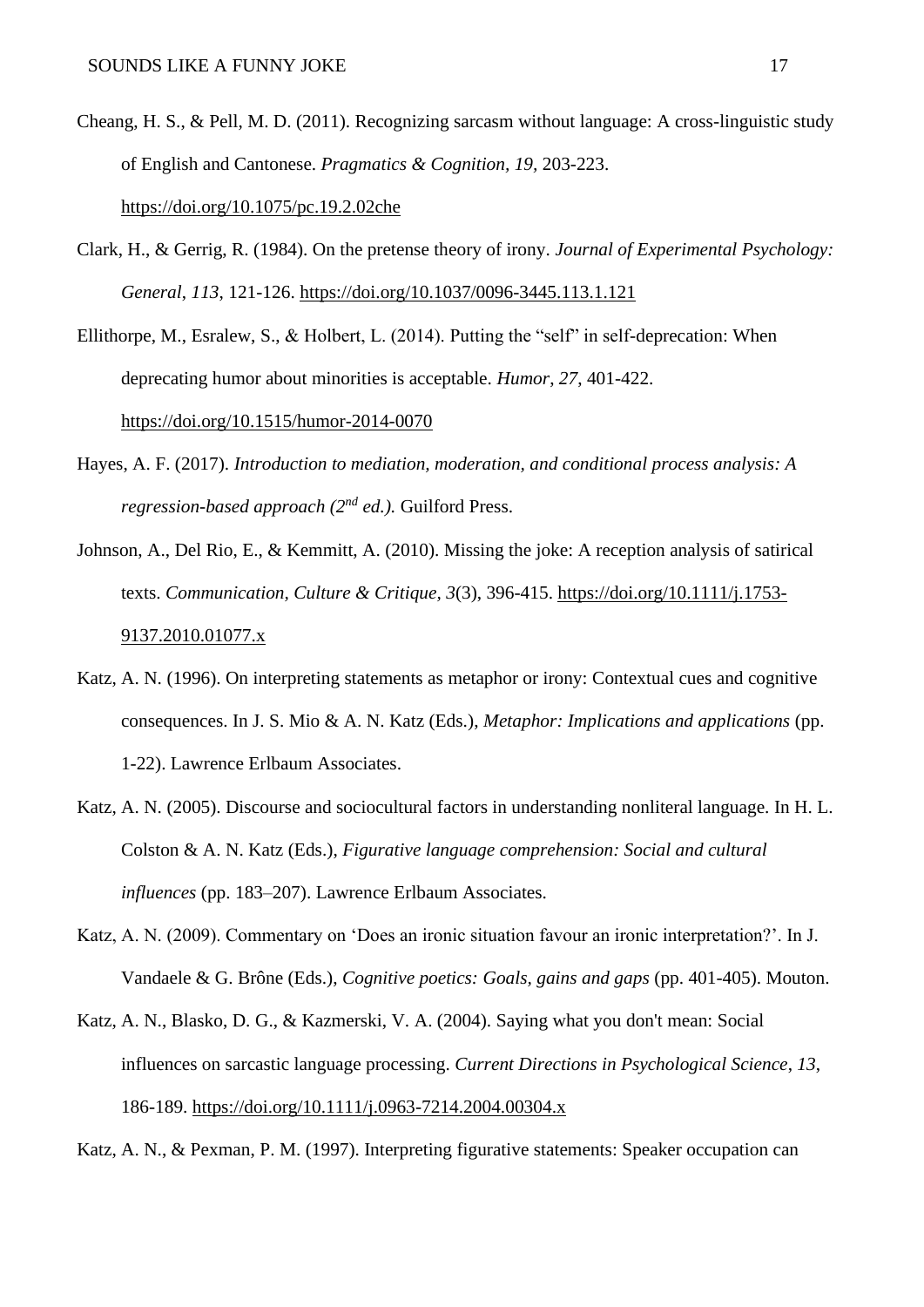change metaphor to irony. *Metaphor and Symbol*, *12*, 19-41.

[https://doi.org/10.1207/s15327868ms1201\\_3](https://doi.org/10.1207/s15327868ms1201_3)

- Kreuz, R. J., & Roberts, R. M. (1995). Two cues for verbal irony: Hyperbole and the ironic tone of voice. *Metaphor and Symbol, 10,* 21-31. [https://doi.org/10.1207/s15327868ms1001\\_3](https://doi.org/10.1207/s15327868ms1001_3)
- LaMarre, H. L., Landreville, K. D., & Beam, M. A. (2009). The irony of satire political ideology and the motivation to see what you want to see in The Colbert Report. *The International Journal of Press/Politics, 14*, 212-231.<https://doi.org/10.1177/1940161208330904>
- Matthes, J., & Rauchfleisch, A. (2013). The Swiss "Tina Fey effect": The content of late-night political humor and the negative effects of political parody on the evaluation of politicians. *Communication Quarterly, 61*, 596-614.<https://doi.org/10.1080/01463373.2013.822405>
- McGraw, A. P., Williams, L. E., & Warren, C. (2014). The rise and fall of humor: Psychological distance modulates humorous responses to tragedy. *Social Psychological and Personality Science, 5,* 566-572.<https://doi.org/10.1177/1948550613515006>
- Müller, K. (2005, September). *Revealing phonological similarities between German and Dutch.* Paper presented at the 9th European Conference on Speech Communication and Technology, Lisbon, Portugal. <https://edu.nl/7amvy>
- Nabi, R. L., Moyer-Guse, E., & Byrne, S. (2007). All joking aside: A serious investigation into the persuasive effect of funny social issue messages. *Communication Monographs, 74*, 29-54. <https://doi.org/10.1080/03637750701196896>
- Oliver, M. B., & Bartsch, A. (2010). Appreciation as audience response: Exploring entertainment gratifications beyond hedonism. *Human Communication Research, 36*, 53-81. <https://doi.org/10.1111/j.1468-2958.2009.01368.x>
- Pexman, P. M., Ferretti, T. R., & Katz, A. N. (2000). Discourse factors that influence online reading of metaphor and irony. *Discourse Processes*, *29*, 201-222. [https://doi.org/10.1207/S15326950dp2903\\_2](https://doi.org/10.1207/S15326950dp2903_2)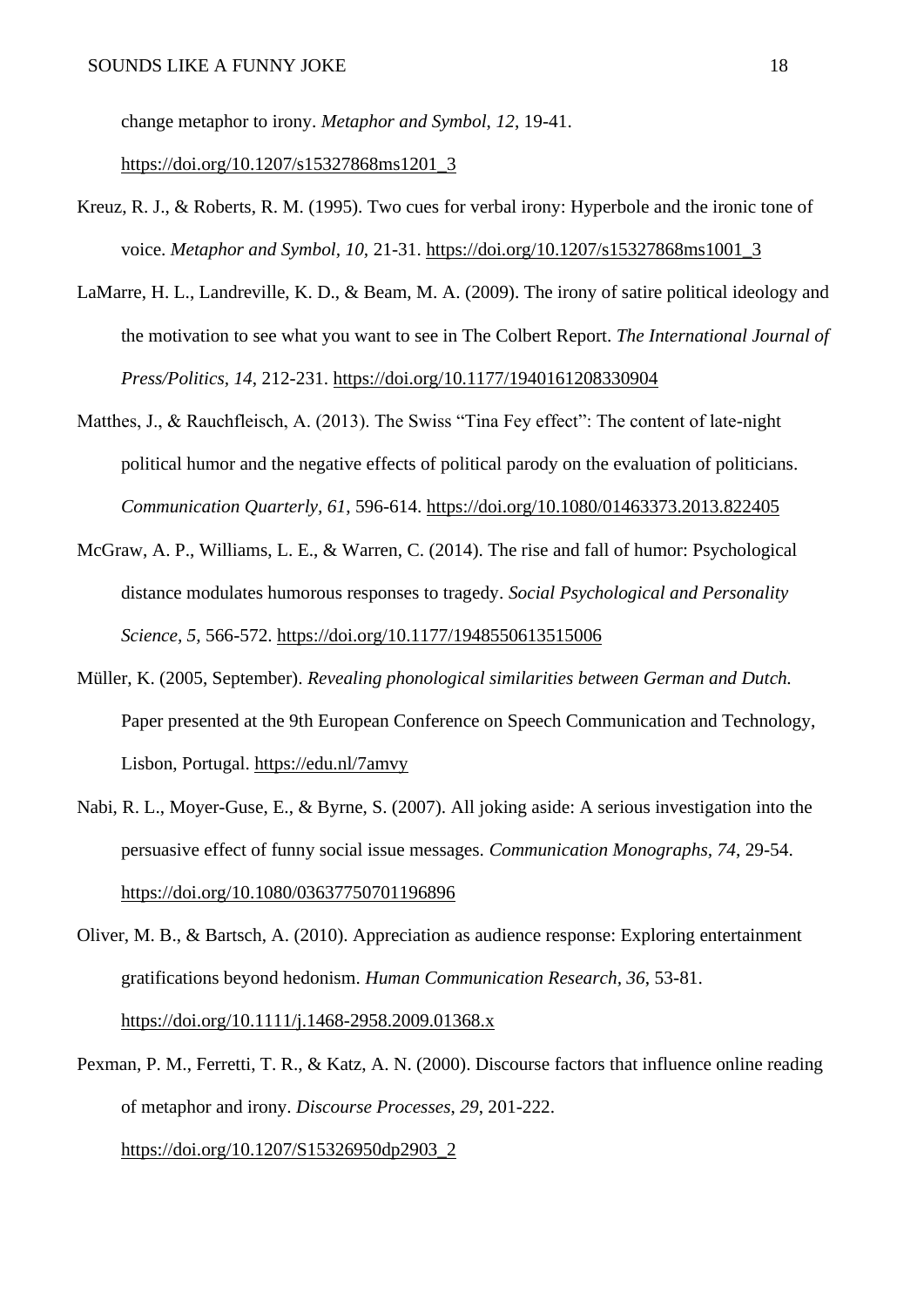- Rockwell, P. (2000). Lower, slower, louder: Vocal cues of sarcasm. *Journal of Psycholinguistic Research*, *29*, 483-495.<https://doi.org/10.1023/A:1005120109296>
- Rockwell, P. (2007). Vocal features of conversational sarcasm: A comparison of methods. *Journal of Psycholinguistic Research, 36,* 361–369.<https://doi.org/10.1007/s10936-006-9049-0>
- Scharrer, L., & Christmann, U. (2011). Voice modulations in German ironic speech. *Language and Speech, 54,* 435-465.<https://doi.org/10.1177/0023830911402608>
- Skalicky, S. (2019). Investigating satirical discourse processing and comprehension: The role of cognitive, demographic, and pragmatic features. *Language and Cognition*, *11*, 499-525. <https://doi.org/10.1017/langcog.2019.30>
- The Onion (2020, January 17). *Republican senators maintain they'll weigh all evidence before carrying Trump out on shoulders*.<https://edu.nl/pt9un>
- Verhoeven, J., De Pauw, G., & Kloots, H. (2004). Speech rate in a pluricentric language: A comparison between Dutch in Belgium and the Netherlands. *Language and Speech, 47*, 297- 308.<https://doi.org/10.1177/00238309040470030401>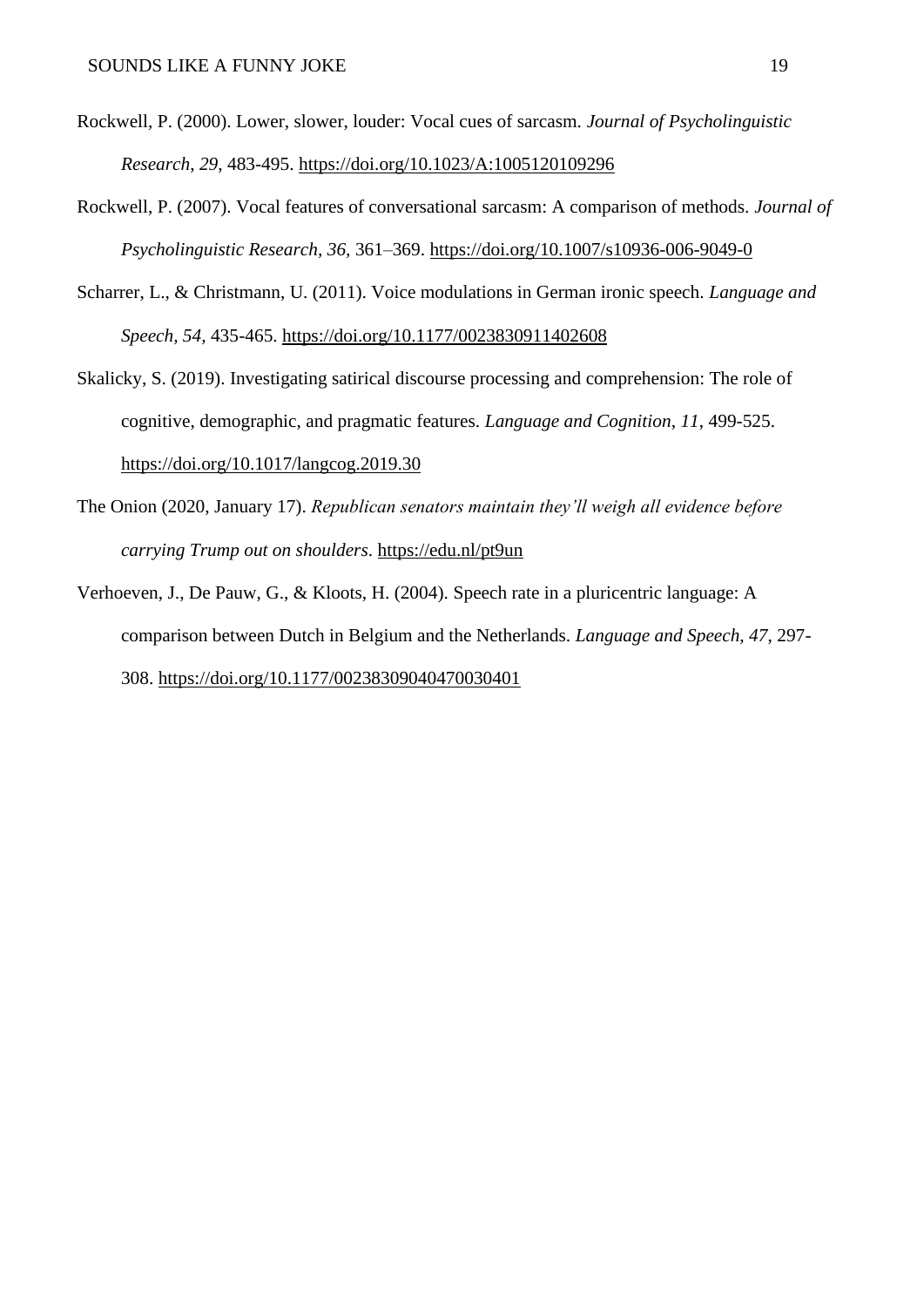# **Figure 1**

*Line plots depicting the variable means over conditions* 



*Note*. Dependent variables were measured by means of a 7-point Likert scale, with higher scores indicating more perceived humor, enjoyment, and appreciation; Error bars represent 95% confidence intervals.